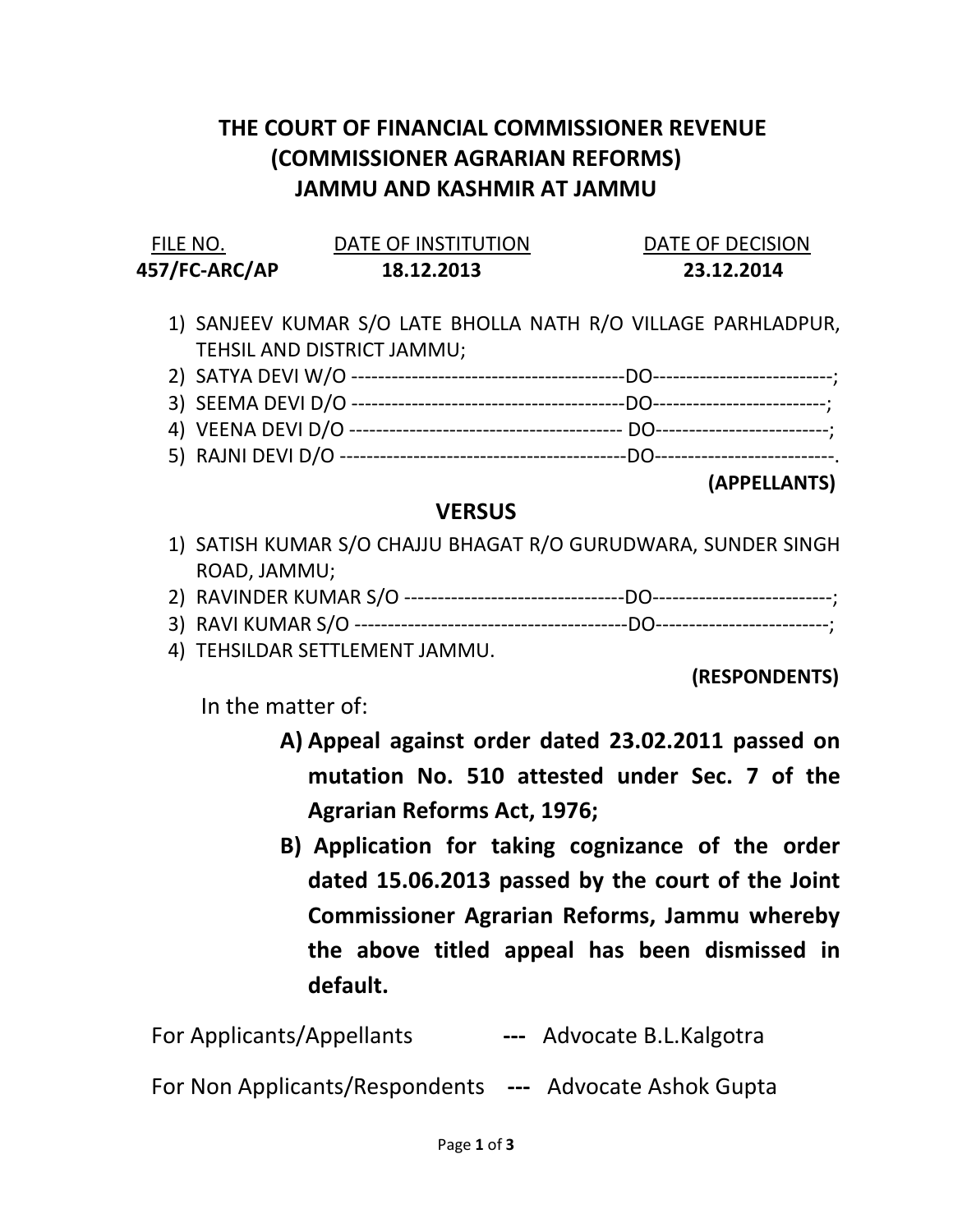## J U D G E M E N T

- 1) Briefly stated, the facts of the case are that the applicants herein had filed the above stated appeal before the court of the Joint Commissioner Agrarian Reforms, Jammu. On 15.06.2013, the court below observed that the appellants are not interested in pursuing the case and are just lingering on the issue under the garb of Status Quo Order. Keeping in view the conduct of the appellants, it dismissed the appeal in default.
- 2) Aggrieved, the appellants have filed the instant application for the restoration of the said appeal with the further prayer to issue status quo order in the matter. This court has gone through the case file of this court as well as that of the court below. It has been noted that the said appeal was dismissed in default on 15.06.2013 and the present application was filed on 18.12.2013 after an expiry of almost 06 months. The applicant/appellant No. 1 submits that he had met with an accident and remained confined for several months. However, he has given no evidence in support of his contention. Moreover, this court observes that no sufficient cause has been shown as to why the application for restoration was not preferred in time. The application has been filed after a lapse of significant time and there is no reason or sufficient cause shown as to what steps were taken by the applicants/appellants during the lapsed period. It was definitely the duty of the applicants/appellants to show to this court the consumption of the lapsed time in a chained manner; rather they blandly requested for the issuance of the order of Status Quo/Stay.
- 3) Moreover, the phrase "Sufficient Cause" pertains to the establishment of the appropriate facts before a court to which it may apply its mind and arrive at a conclusion as to whether the cause is so sufficient as to make the applicants unable to prefer the application in time. Here, the applicants have not been able to establish any such facts and therefore, the application for restoration is liable to be dismissed.